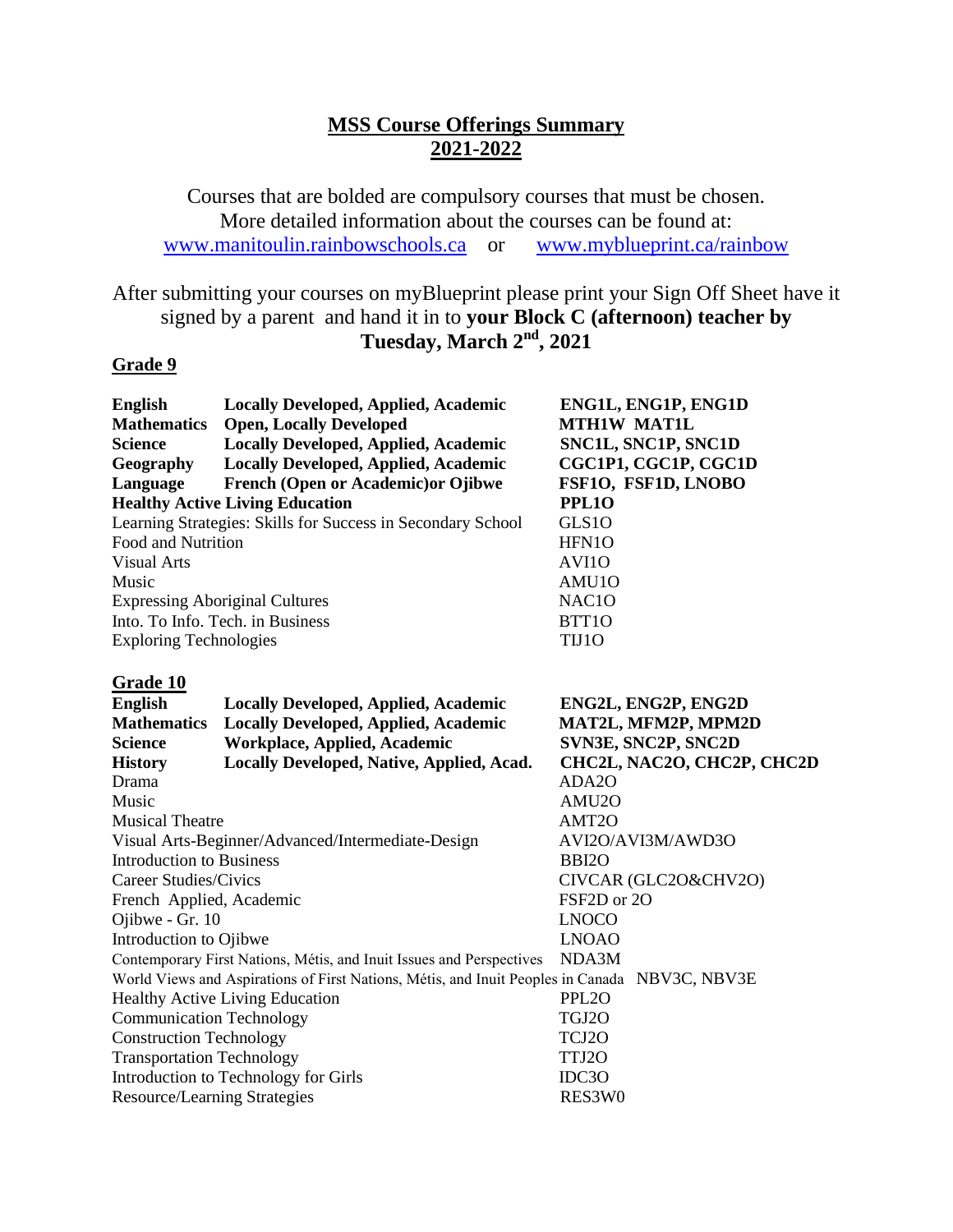### **Grade 11**

| <b>English</b>                                          | <b>Workplace, College, University</b>                                                         | NBE3E, NBE3C, ENG3U,       |
|---------------------------------------------------------|-----------------------------------------------------------------------------------------------|----------------------------|
| <b>Literacy Course</b>                                  |                                                                                               | OLC <sub>40</sub>          |
|                                                         | Mathematics Workplace, College, C/M, University                                               | MEL3E, MBF3C, MCF3M, MCR3U |
| <b>Career Studies/Civics</b>                            |                                                                                               | CIVCAR (GLC2O&CHV2O)       |
| Science                                                 | Physics                                                                                       | SPH3U, SPH4C               |
|                                                         | Biology, College, University                                                                  | SBI3C, SBI3U               |
|                                                         | Chemistry                                                                                     | SCH3U, SCH4C               |
|                                                         | Environmental Science, Workplace                                                              | SVN3E                      |
| Music                                                   |                                                                                               | AMU3M                      |
| <b>Musical Theatre</b>                                  |                                                                                               | AMT3M                      |
| Drama                                                   |                                                                                               | ADA3O                      |
| Visual Arts Beginner/Advanced/Intermediate-Design       |                                                                                               | AVI3O/AVI3M/AWD3O          |
| Canadian Law                                            |                                                                                               | CLU3M/3E                   |
| Computer and Information Science                        |                                                                                               | ICS3U/3C                   |
| French                                                  |                                                                                               | <b>FSF3U/3O</b>            |
| Ojibwe                                                  |                                                                                               | <b>LNODO</b>               |
| Introduction to Ojibwe                                  |                                                                                               | LNOA0                      |
| Cooperative Education (Semester 1/2/either semester)    |                                                                                               | COPSE1/COPSE2COOPED        |
| Healthy Active Living Education                         |                                                                                               | PPL <sub>30</sub>          |
| <b>Personal and Fitness Activities</b>                  |                                                                                               | PAF3O                      |
| Individual & Small Group Activities (Volley/Basketball) |                                                                                               | PAI3O                      |
| Raising Healthy Children (Parenting)                    |                                                                                               | HPC3O                      |
|                                                         | Contemporary First Nations, Métis, and Inuit Issues and Perspectives                          | NDA3M                      |
|                                                         | World Views and Aspirations of First Nations, Métis, and Inuit Peoples in Canada NBV3C, NBV3E |                            |
| <b>Communication Technology</b>                         |                                                                                               | TGJ3M                      |
| <b>Construction Technology</b>                          |                                                                                               | TCJ3C                      |
| <b>Manufacturing Technology</b>                         |                                                                                               | TMJ3C                      |
| <b>Transportation Technology</b>                        |                                                                                               | TTJ3C                      |
| <b>Technology For Girls</b>                             |                                                                                               | IDC3O                      |
| <b>Resource/Learning Strategies</b>                     |                                                                                               | RES3W0                     |
|                                                         | Dual Credits – Cambrian College (See the last page for more info)                             |                            |
| <b>E-Learning Courses</b>                               | (See the list on the last page.)                                                              |                            |

| **Grade 11 & 12 courses offered next year (2021-2022) but NOT offered in 2022-2023: |              |
|-------------------------------------------------------------------------------------|--------------|
| <b>Forces of Nature: Physical Processes and Disasters</b>                           | CGF3M        |
| Families In Canada                                                                  | HHS4U/C      |
| Canada: History, Identity, and Culture                                              | CHI4U        |
| <b>Earth and Space Science</b>                                                      | <i>SES4U</i> |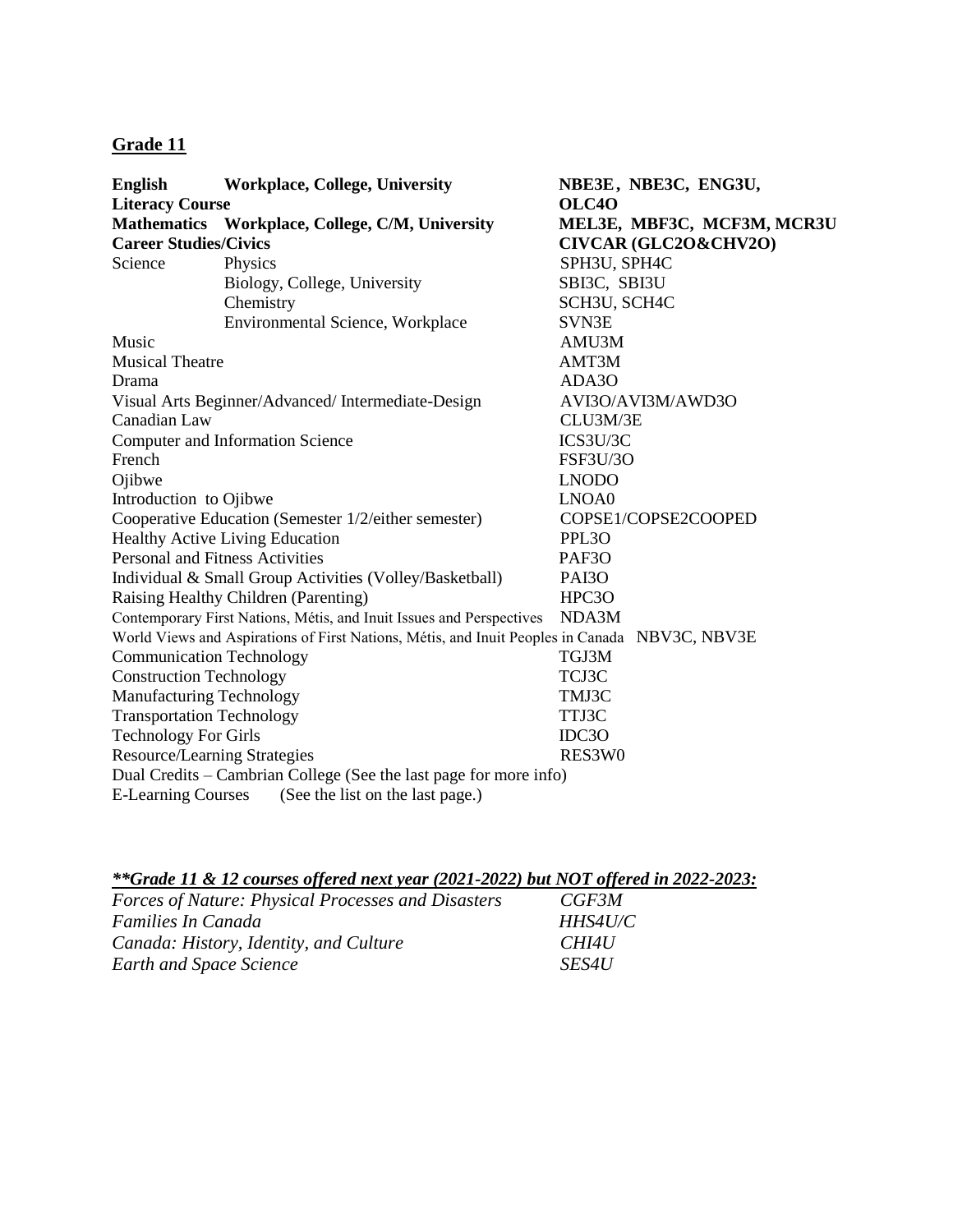## **Grade 12**

| <b>English</b>                                                                                | ENG4C/4U/4E         |  |
|-----------------------------------------------------------------------------------------------|---------------------|--|
| <b>Ontario Literacy Course</b>                                                                | OLC <sub>4</sub> O  |  |
| Music                                                                                         | AMU4M               |  |
| <b>Musical Theatre</b>                                                                        | AMT4M               |  |
| Visual Arts Beginner/Advanced/Intermediate-Design                                             | AVI3O/AVI4M/AWD3O   |  |
| <b>Environment and Resource Management</b>                                                    | CGR4M/4E            |  |
| French                                                                                        | <b>FSF4U/4O</b>     |  |
| Introduction to Ojibwe                                                                        | <b>LNOAO</b>        |  |
| Contemporary First Nations, Métis, and Inuit Issues and Perspectives                          | NDA3M               |  |
| World Views and Aspirations of First Nations, Métis, and Inuit Peoples in Canada NBV3C, NBV3E |                     |  |
| Cooperative Education (Semester 1/2/either semester)                                          | COPSE1/COPSE2COOPED |  |
| Peer Teaching                                                                                 | IDC <sub>40</sub>   |  |
| Leadership                                                                                    | IDC4U               |  |
| <b>Healthy Active Living Education</b>                                                        | PPL <sub>40</sub>   |  |
| <b>Personal and Fitness Activities</b>                                                        | PAF <sub>40</sub>   |  |
| Individual & Small Group Activities (Volley/Basketball)                                       | PAI <sub>40</sub>   |  |
| Math                                                                                          | MCT4C/MAP4C/MEL4E   |  |
| Calculus                                                                                      | MCV4U               |  |
| Functions                                                                                     | MFH4U               |  |
| Data Management                                                                               | MDM4U               |  |
| Science                                                                                       |                     |  |
| Chemistry                                                                                     | SCH4U/SCH4C         |  |
| <b>Biology</b>                                                                                | SBI4U/SBI3C         |  |
| Physics                                                                                       | SPH4U/SPH4C         |  |
| Personal Life Management                                                                      | HIP4O               |  |
| Nutrition and Health                                                                          | HFA4U/4C            |  |
| Challenge and Change in Society                                                               | HSB4U               |  |
| <b>Communication Technology</b>                                                               | TGJ4M               |  |
| <b>Manufacturing Technology</b>                                                               | TMJ4C               |  |
| <b>Transportation Technology</b>                                                              | TTJ4C               |  |
| <b>Construction Technology</b>                                                                | TCJ4C               |  |
| <b>Technology For Girls</b>                                                                   | IDC3O               |  |
| 1 <sup>st</sup> Semester Only                                                                 | GRAD01              |  |
| <b>Resource/Learning Strategies</b>                                                           | RES3W0              |  |
| Dual Credits – Cambrian College - See the last page for more information                      |                     |  |
| E-Learning Courses - See the last page for more information.                                  |                     |  |

# *\*Grade 11 & 12 courses NOT offered next year (2021-2022) but may be offered 2022-2023):*

| Guitar                                             | AMG3O        |
|----------------------------------------------------|--------------|
| Writer's Craft                                     | EWC4U/4C     |
| Equity and Social Justice; From Theory to Practice | <b>HSE4M</b> |
| World History to the End of the $15^{th}$ Century  | CHW3M        |
| <b>Introductory Kinesiology</b>                    | PSK4U        |